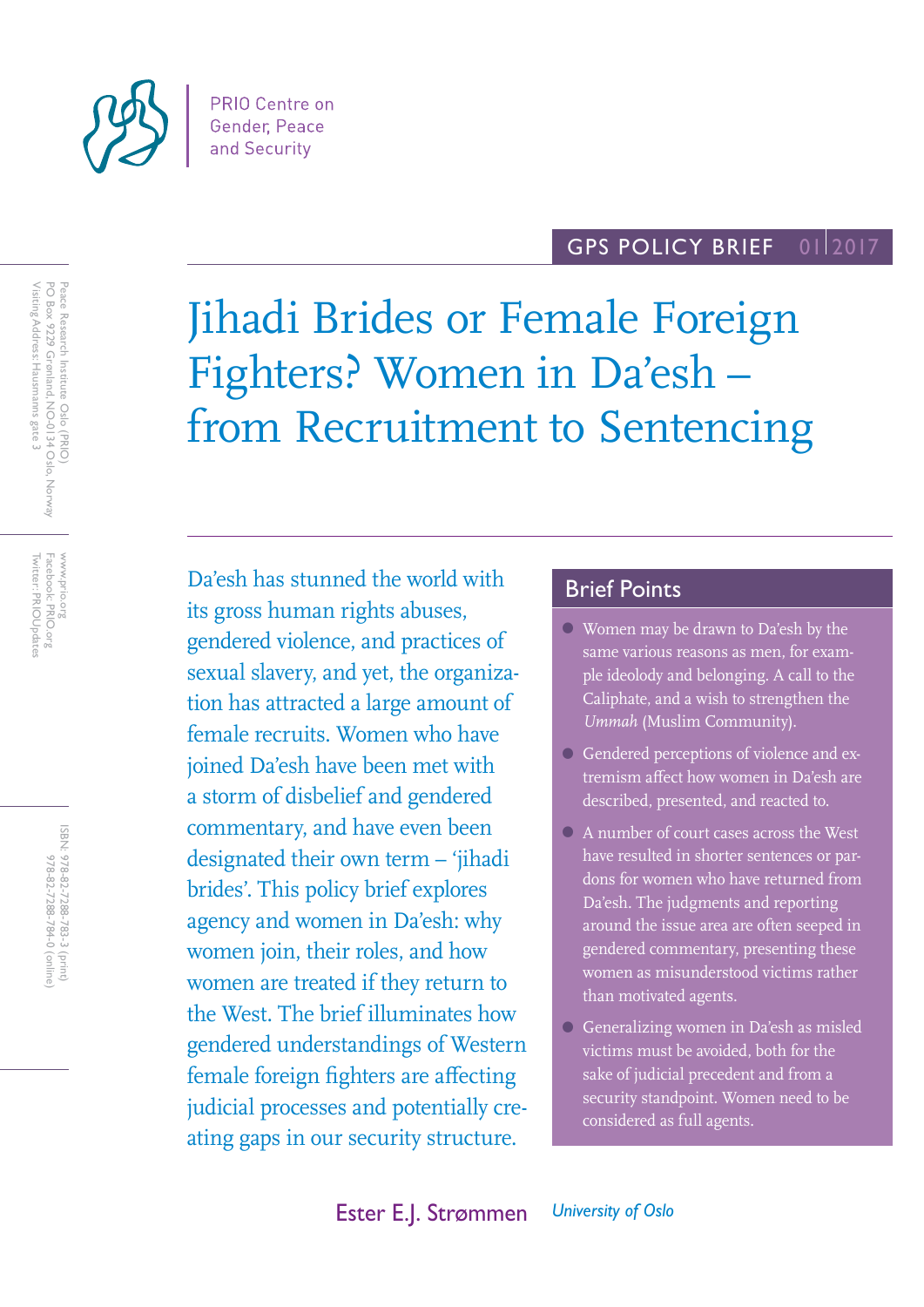#### **Women in Da'esh**

The 'foreign fighter' threat has boomed in the last few years, $^{\rm 1}$  and created mass news headlines, policy changes, and the adoption of new laws following new international legal frameworks such as UN Security Council Resolution 2178 (UNSCR 2178). The flow of foreign fighters to Islamic State controlled territories in Iraq and Syria is routinely described by politicians, the media, and security agencies as a threat to global security. Both the political push towards legislation concerning foreign fighters, and the majority of highly profiled cases have focused on the large numbers of young men who have left for jihad, fitting the gender paradigm of 'menas-perpetrators' and 'women-as-victims'.2

A study by Gaub and Lisiecka found that 20% of all Western recruits in Da'esh are female as of October 2016.<sup>3</sup> According to Europol, 40% of all recruits going from the Netherlands are female, and 20% leaving from Finland and Germany are female. Following the pattern of most other women in extremist organizations, the women who carry out the *hijra* (migration) to the Caliphate are, however, not criminalized or feared to the extent that their male counterparts are. Rather, they are met with narratives attempting to pigeonhole them and their involvement in Da'esh.

#### UN Security Council Resolution 2178

- Created a broad definition of 'foreign terrorist fighting' – criminalizing intent, membership, recruitment and travel
- Fully introduced the term 'foreign terrorist fighting' as opposed to 'foreign fighting' this is problematic on many levels
- Stretches the already contentious field of terrorism legislation
- 2178 is gender neutral, stating that all member states must "ensure that any person who participates in the financing, planning, preparation or perpetration of terrorist acts or in supporting terrorist acts is brought to justice'

Yet are female foreign fighters sentenced as often as men? Do the ways we speak about and think about these women affect their sentencing?

Women's violence is often categorized as personal rather than political, and is gender sensationalized by key narratives. In their seminal work *Mothers, Monsters, Whores*, Sjoberg and Gentry outline three such gender sensationalized narratives: the first connects women's violence to their role as "mothers", the second attributes their violence to being mentally unstable "monsters", and the third connects women's sexuality to violence. Women who have joined Da'esh are regularly subjected to these narratives as 'jihadi brides' and 'mothers of the Caliphate', as well as 'vulnerable women' and 'naïve girls'.

These narratives inherently link gender to victimhood, presenting a narrative that women are joining for different reasons than men, and to serve different roles. The traditional view of women as victims and men as perpetrators influences the view of women as less dangerous and thereby less liable. Women who join Da'esh are often not referred to as female foreign fighters, rather they have been assigned their own term – "jihadi brides", linking their choice to join Da'esh inherently to men. Reports of "sexual jihad" and women going as "comfort women" have also emerged. Is this truly the case? In order to dismantle these gendered understandings of women and extremism, this brief explores women's motivations and roles in Da'esh, and then presents cases of women who have returned from Da'esh, the various narratives surrounding them, and possible gendered differences in sentencing. The brief wraps up by discussing how problematic gendered narratives and assumptions may be, and provides key recommendations.

The findings presented here are based off an empirically based normative analysis of literature, cases and judgments concerning women in Da'esh, conducted for my master's thesis: "Female Foreign Terrorist Fighters in Da'esh: Victims or Perpetrators?" The relevant data was collected in the fall of 2016.

# **Motivations and Roles**

Women in Da'esh are far more than what the media has presented as "jihadi brides" on the search for "jihadi eye candy". Women join Da'esh for the same varied reasons as men: seeking a sense of belonging and community, adventure, an environment to safely practice their faith free from stigma and discrimination, and a wish to further the Islamic Caliphate. Female recruits tend to be young, further

#### Main Motivations

- Seeking a sense of belonging and community, a communal identity
- Ideology: Heeding a mandatory call to the Caliphate. Wish to strenghten the Ummah
- Discrimination, either personal or for the entire Muslim community

adding an age dimension. In their 2015 report 'Becoming Mulan? Female Western Migrants to ISIS' at the Institute for Strategic Dialogue, Hoyle et al. identify three primary motivations for women who join Da'esh: Discrimination, a wish to build the Caliphate, and that the call to the Caliphate is *fard* – a mandatory call which must be answered.

A history of past discrimination has been found to be an especially important factor in the decisions of some women to join, as Muslim women may be more openly discriminated against due to wearing the hijab, niqab or abaya. The political moves towards banning the niqab, burqa or burkini can therefore be interpreted as having an immediate negative effect. Increasing discrimination will increase drives towards extremist groups. The dangerous tendencies to revert to 'us' vs. 'them' rhetoric, and the increasing use of 'othering' in public discourse will only serve to fuel extremism.

Women are promised spiritual fulfilment, both in this life and the next, an important role as partners in building the Caliphate as mothers of coming leaders, and as leaders themselves. Women are also promised a deep sense of belonging and a community of sisters, as well as true love, and the ability to impact international affairs and the future of the world.<sup>4</sup> Women who join Da'esh have a large online presence, perhaps reflecting these aspirations. In their profiled and widely available Tumblr and Twitter pages, they declare their allegiance to forming an Islamic Caliphate and their belief in the Islamic State.5

The unreliable information flow out of Da'esh's core areas in Iraq and Syria make it difficult to state with complete certainty exactly what women do, or do not do, as members of Da'esh. There is, however, enough information from multiple social media studies to make certain assumptions. As seen with women in other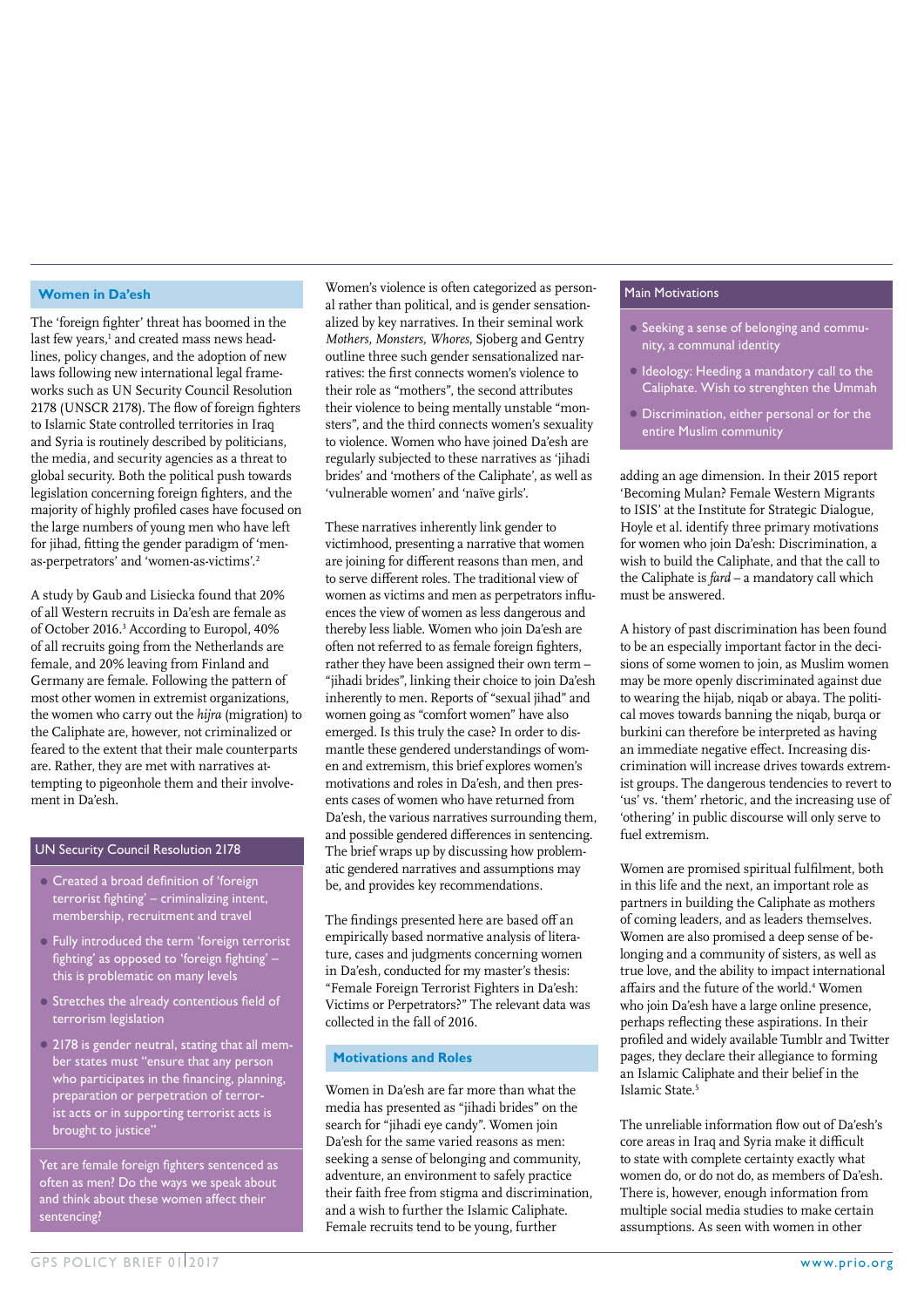armed groups, female recruits likely have differentiated roles. Although many women in Da'esh likely have a domestic role as 'builders of the Caliphate', they serve an enormous purpose and should not be belittled. Senior female members may be enforcers of discipline in the all-female Al-Khanssa Brigade of Da'esh. The brigade is small, exclusive, and can be viewed as a form of moral police.

Women in Da'esh are also key recruiters, amassing large networks. Security Council Resolution 2178 in 6(c) specifically mentions criminalizing recruitment, a potential nod towards women. Women in Da'esh are also key propaganda narrators, sharing convincing stories, pictures and information from life inside the Caliphate. *Dabiq*, Da'esh's online magazine, also features an article written by a female in each edition. Women are used to lure men in, as well as other women, with promises of sisterhood and belonging. The need for women is also due to the fact that Da'esh sees women as the only way to keep the Caliphate expanding. Women contribute to maintaining the Caliphate, and need to be considered as full political actors. Whether their participation as recruits performing domestic functions amounts to a form of active participation is up for debate, and must vary from case to case as women have various roles. Each individual case is different, and must be treated accordingly through investigation and judicial process.

By joining Da'esh, women are perhaps even taking a feminist emancipatory standpoint from Western feminism, choosing to leave a culture that they feel sexualizes women in favor of one they believe represents them. By most feminist scholars, the potential to view these women as feminists has not yet been fully explored, but it is an interesting perspective into female emancipation and representation.

As of fall 2016, stories of women receiving military training have been emerging. There have been reported cases of potential female suicide bombers – women acting on behalf of Da'esh – such as the foiled Notre Dame attempt, as well as women being trained. This has caused the arguments that gender norms within Da'esh are changing to gain traction. This follows the pattern of other extremist Islamist organizations, such as Al-Qaida, where women initially were not active, but eventually became active and impactful suicide bombers.6 As Da'esh continues to lose ground, the organization will likely become

increasingly desperate and may increase their use of women and children. This makes questions of judicial process and treatment timely and extremely relevant.

### **Women Who Have Returned from Da'esh**

Following trends within terrorism studies, there is widespread disagreement on what to call women who participate in Da'esh. Some use the term '*muhajirat*' or 'migrants', others use 'travelers', 'jihadi brides', or 'foreign fighters'. By calling these women 'jihadi brides', their responsibility is narrated down to a minimum. They become 'brides' and not agents possible of sustaining or creating mass harm. To instead narrate and define these women as participants in the conflict, and as foreign fighters, gives them legal personality.

Multiple women who have returned from Da'esh have received pardons or lesser punishment than average for foreign fighters. For example, in three of these high profile cases (see box to the right), women received less punishment than average in their home countries.<sup>7</sup> The gendered discussions surrounding roles and the resulting responsibility for actions have likely affected judicial outcomes for these women. Through tracing case documents, gendered arguments of women as 'misled victims', 'unknowing', 'terrified', 'emotional', 'seduced', 'lured' and 'brainwashed' can be observed. The female defendants in these cases are repeatedly referred to by both their legal counsel and judges as 'misled' and 'naïve'. Women are continually infantilized and sexualized; their agency is narrated to a minimum, and they are represented as misunderstood victims, rather than as motivated agents.

This seems to indicate a potential tendency towards women not being prosecuted for membership in Da'esh to the same extent that men are. This may have to do with the desired political effect of criminalizing male membership – men in Da'esh being perceived as the most dangerous, and thereby being targeted to a greater extent. The West's view and vilification of women's rights in Muslim countries may also have an effect. When women return from Da'esh they are pitied, whereas men are vilified. The pardoning of women to a greater extent than men can also be linked back to the gendered nature of perceived perpetrators, and the feared 'other'.

An exemplary case is that of the 'Bethnal Green Schoolgirls'. The case of the three young women – the 'Bethnal Green Schoolgirls' – exploded into the popular media in February 2015, with headlines explicitly referring to them as "schoolgirls" – to the extent that they are synonymous with this descriptor rather than their own names. They travelled to Syria via Turkey in February 2015. Shortly after their leaving, the Metropolitan police came out with a statement saying the young women would not be prosecuted for terrorism offences if they returned to the UK. The solicitor for the three families, Tasnime Akunjee, was quoted saying, "effectively this is immunity".<sup>8</sup> One of the young women has now reportedly been killed by an air strike in Raqqa.

# High Profile Cases

- •'Bethnal Green Schoolgirls', three females age 15–16, UK, pardoned
- 19-year-old female, USA, sentenced to 4 years, less than half of an average sentence in the US at the time of sentencing
- 26-year-old female, UK, sentenced to 6 years, average sentence in the UK at the time of sentencing
- Laura Passoni, Belgium, 15,000 euro fine and a suspended sentence. Passoni has become a profiled public speaker against radicalization, and has published the book *Au coeur de Da'esh avec mon fils* (In the heart of Da'esh with my son).

#### **Gendered Understandings Impacting Legal Precedent and Security Policy**

Gendered narratives around women in Da'esh and their roles and responsibilities are shaping our legal and policy responses, and could be creating gaps in our security structure. In treating female violence and membership in an extremist organization as though it cannot be equivalent to male violence and membership, highly problematic and false gendered assumptions about extremism and participation are being made. By assuming that these women are harmless victims due to their gender, we may be missing a possible threat. Female suicide bombers as well as female lone wolf actors who swear allegiance to Da'esh are a possibility. These individuals should not be ignored due to our perceptions of Da'esh's gender norms. These women need to be investigated and taken just as seriously as their male counterparts.